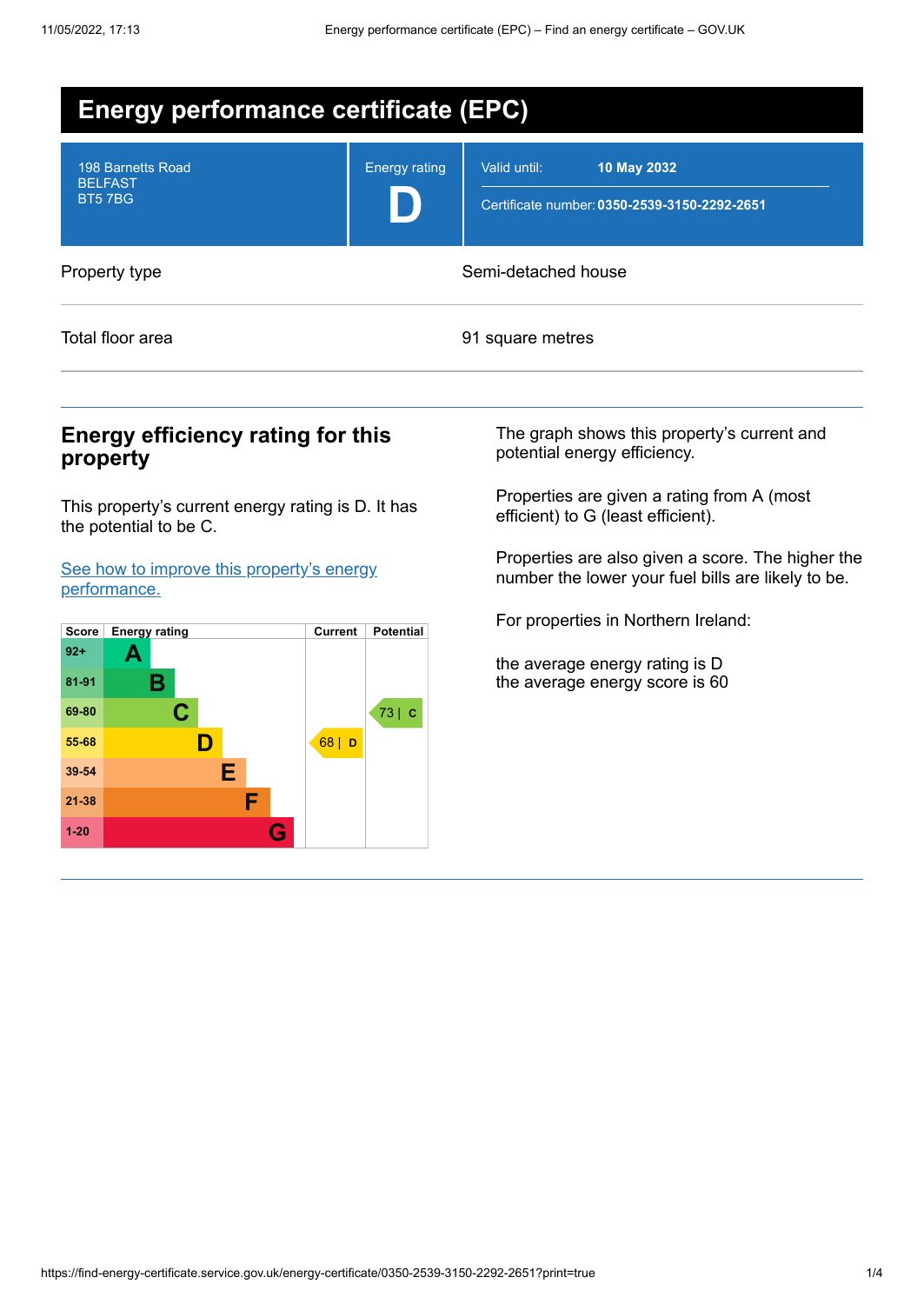# **Breakdown of property's energy performance**

This section shows the energy performance for features of this property. The assessment does not consider the condition of a feature and how well it is working.

Each feature is assessed as one of the following:

- very good (most efficient)
- good
- average
- poor
- very poor (least efficient)

When the description says "assumed", it means that the feature could not be inspected and an assumption has been made based on the property's age and type.

| <b>Feature</b>       | <b>Description</b>                             | Rating    |
|----------------------|------------------------------------------------|-----------|
| Wall                 | Cavity wall, as built, no insulation (assumed) | Poor      |
| Wall                 | Cavity wall, as built, insulated (assumed)     | Very good |
| Roof                 | Pitched, 100 mm loft insulation                | Average   |
| Roof                 | Pitched, insulated (assumed)                   | Good      |
| Window               | Fully double glazed                            | Good      |
| Main heating         | Boiler and radiators, mains gas                | Good      |
| Main heating control | Programmer, room thermostat and TRVs           | Good      |
| Hot water            | From main system                               | Good      |
| Lighting             | Low energy lighting in all fixed outlets       | Very good |
| Floor                | Suspended, no insulation (assumed)             | N/A       |
| Floor                | Solid, insulated (assumed)                     | N/A       |
| Secondary heating    | None                                           | N/A       |

### **Primary energy use**

The primary energy use for this property per year is 231 kilowatt hours per square metre (kWh/m2).

### **Additional information**

Additional information about this property:

Cavity fill is recommended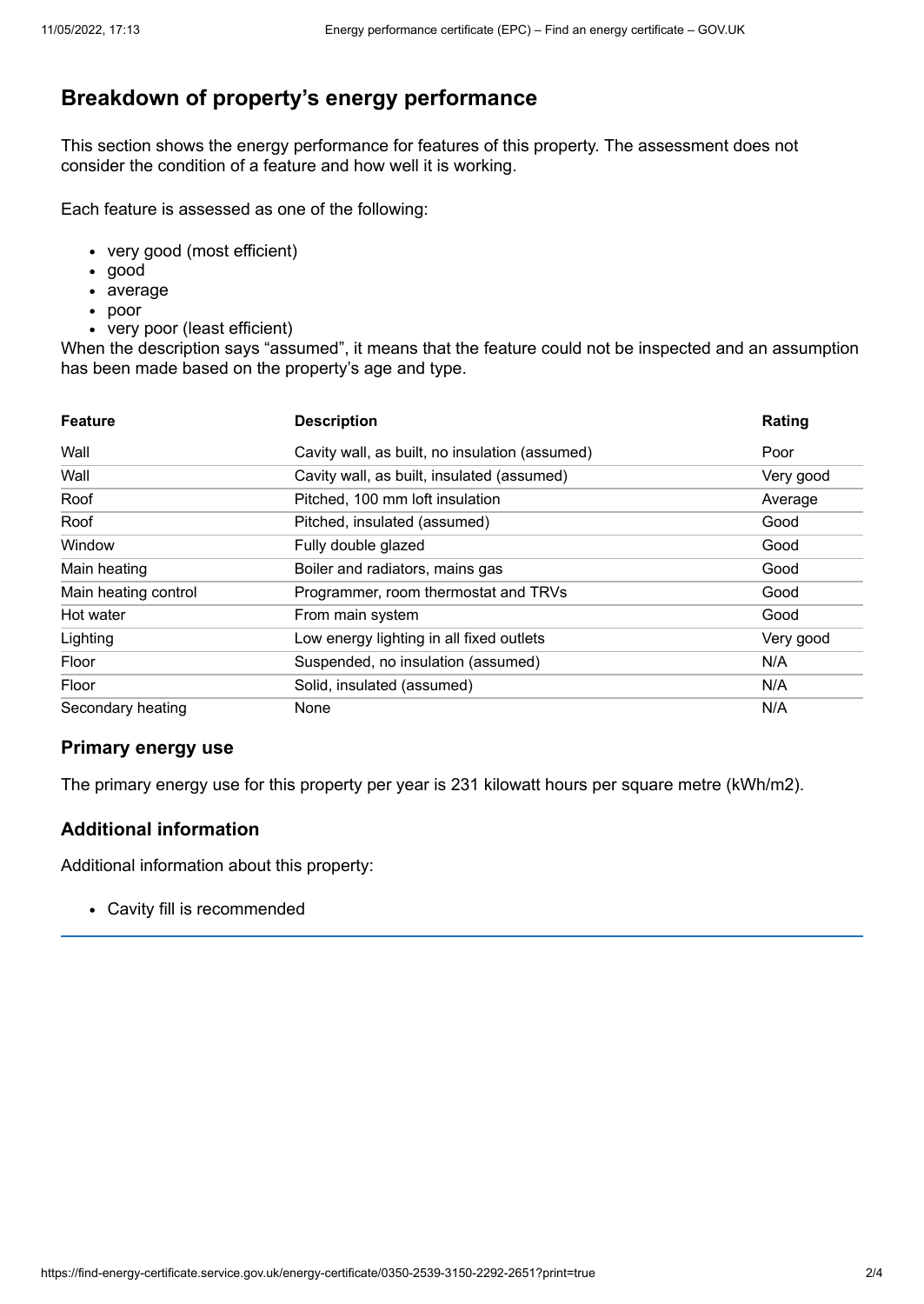| <b>Environmental impact of this</b><br>property                                                        |                             | This property produces                                                                                                                        | 3.7 tonnes of CO2 |
|--------------------------------------------------------------------------------------------------------|-----------------------------|-----------------------------------------------------------------------------------------------------------------------------------------------|-------------------|
| This property's current environmental impact<br>rating is D. It has the potential to be C.             |                             | This property's potential<br>production                                                                                                       | 2.9 tonnes of CO2 |
| Properties are rated in a scale from A to G<br>based on how much carbon dioxide (CO2) they<br>produce. |                             | By making the recommended changes, you<br>could reduce this property's CO2 emissions by<br>0.8 tonnes per year. This will help to protect the |                   |
| Properties with an A rating produce less CO2                                                           |                             | environment.                                                                                                                                  |                   |
| than G rated properties.                                                                               |                             | Environmental impact ratings are based on<br>assumptions about average occupancy and                                                          |                   |
| An average household<br>produces                                                                       | 6 tonnes of CO <sub>2</sub> | energy use. They may not reflect how energy is<br>consumed by the people living at the property.                                              |                   |
|                                                                                                        |                             |                                                                                                                                               |                   |

# <span id="page-2-0"></span>**Improve this property's energy performance**

By following our step by step recommendations you could reduce this property's energy use and potentially save money.

Carrying out these changes in order will improve the property's energy rating and score from D (68) to C (73).

| <b>Step</b>                           | <b>Typical installation cost</b> | <b>Typical yearly saving</b> |
|---------------------------------------|----------------------------------|------------------------------|
| 1. Cavity wall insulation             | £500 - £1.500                    | £89                          |
| 2. Floor insulation (suspended floor) | £800 - £1.200                    | £37                          |
| 3. Solar water heating                | £4.000 - £6.000                  | £25                          |
| 4. Solar photovoltaic panels          | £3,500 - £5,500                  | £339                         |

### **Paying for energy improvements**

Find energy grants and ways to save energy in your home. [\(https://www.gov.uk/improve-energy-efficiency\)](https://www.gov.uk/improve-energy-efficiency)